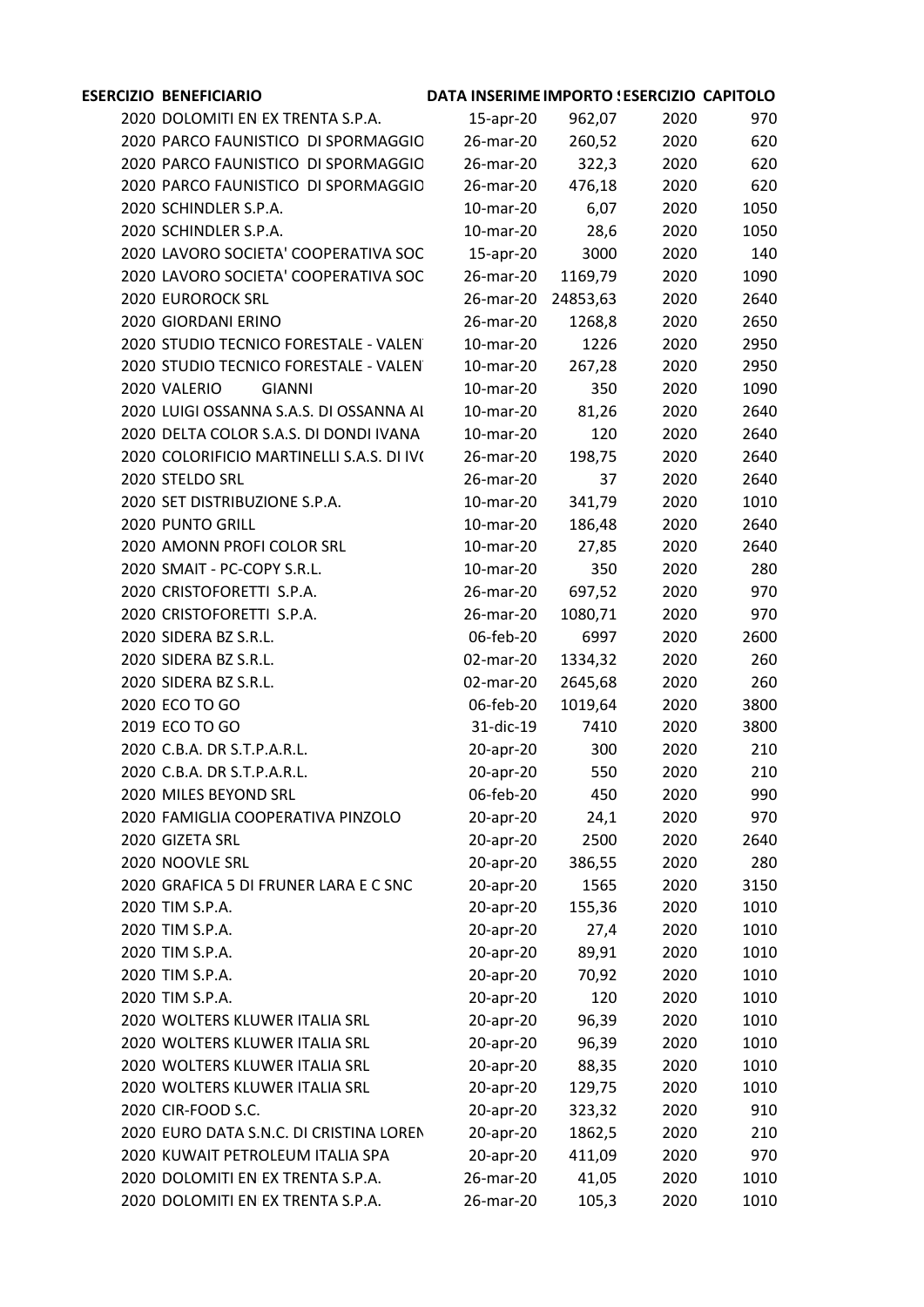| 2020 SMAIT - PC-COPY S.R.L.               | 20-apr-20 | 241,2   | 2020 | 280  |
|-------------------------------------------|-----------|---------|------|------|
| 2020 AUTORIPARAZIONI E RICAMBI VALENT     | 20-apr-20 | 42,44   | 2020 | 2640 |
| 2020 WUERTH SRL                           | 20-apr-20 | 35,88   | 2020 | 2640 |
| 2020 SAUDA NICOLA FERRAMENTA A CIODO      | 20-apr-20 | 161,07  | 2020 | 2640 |
| 2019 MUSE - MUSEO DELLE SCIENZE           | 31-dic-19 | 3900    | 2020 | 1070 |
| 2019 MUSE - MUSEO DELLE SCIENZE           | 31-dic-19 | 6100    | 2020 | 2770 |
| 2019 MUSE - MUSEO DELLE SCIENZE           | 31-dic-19 | 3524,59 | 2020 | 1060 |
| 2020 LITOGRAFICA EDITRICE SATURNIA S.N    | 26-feb-20 | 9650    | 2020 | 140  |
| 2020 LITOGRAFICA EDITRICE SATURNIA S.N    | 11-mag-20 | 9650    | 2020 | 140  |
| 2020 LITOGRAFICA EDITRICE SATURNIA S.N    | 11-mag-20 | $-9650$ | 2020 | 140  |
| 2020 DOLOMITI EN EX TRENTA S.P.A.         | 11-mag-20 | 376,68  | 2020 | 1010 |
| 2020 DOLOMITI EN EX TRENTA S.P.A.         | 11-mag-20 | 98,31   | 2020 | 1010 |
| 2020 DOLOMITI EN EX TRENTA S.P.A.         | 11-mag-20 | 64,98   | 2020 | 1010 |
| 2020 DOLOMITI EN EX TRENTA S.P.A.         | 11-mag-20 | 143,14  | 2020 | 1010 |
| 2020 DOLOMITI EN EX TRENTA S.P.A.         | 11-mag-20 | 66,31   | 2020 | 1010 |
| 2020 DOLOMITI EN EX TRENTA S.P.A.         | 11-mag-20 | 35,61   | 2020 | 1010 |
| 2020 DOLOMITI EN EX TRENTA S.P.A.         | 11-mag-20 | 110,64  | 2020 | 1010 |
| 2020 DOLOMITI EN EX TRENTA S.P.A.         | 11-mag-20 | 48,75   | 2020 | 1010 |
| 2020 DOLOMITI EN EX TRENTA S.P.A.         | 11-mag-20 | 12,22   | 2020 | 1010 |
| 2020 DOLOMITI EN EX TRENTA S.P.A.         | 11-mag-20 | 443,38  | 2020 | 1010 |
| 2020 DOLOMITI EN EX TRENTA S.P.A.         | 11-mag-20 | 105,1   | 2020 | 1010 |
| 2020 DOLOMITI EN EX TRENTA S.P.A.         | 11-mag-20 | 152,51  | 2020 | 1010 |
| 2020 DOLOMITI EN EX TRENTA S.P.A.         | 11-mag-20 | 105,36  | 2020 | 1010 |
| 2020 DOLOMITI EN EX TRENTA S.P.A.         | 11-mag-20 | 93,77   | 2020 | 1010 |
| 2020 DOLOMITI EN EX TRENTA S.P.A.         | 11-mag-20 | 73,71   | 2020 | 1010 |
| 2020 DOLOMITI EN EX TRENTA S.P.A.         | 11-mag-20 | 534,93  | 2020 | 1010 |
| 2020 DOLOMITI EN EX TRENTA S.P.A.         | 11-mag-20 | 12,22   | 2020 | 1010 |
| 2020 DOLOMITI EN EX TRENTA S.P.A.         | 11-mag-20 | 474,91  | 2020 | 1010 |
| 2020 DOLOMITI EN EX TRENTA S.P.A.         | 11-mag-20 | 72,96   | 2020 | 1010 |
| 2020 DOLOMITI EN EX TRENTA S.P.A.         | 11-mag-20 | 163,43  | 2020 | 1010 |
| 2020 DOLOMITI EN EX TRENTA S.P.A.         | 11-mag-20 | 35,17   | 2020 | 1010 |
| 2020 DOLOMITI EN EX TRENTA S.P.A.         | 11-mag-20 | 109,2   | 2020 | 1010 |
| 2020 DOLOMITI EN EX TRENTA S.P.A.         | 11-mag-20 | 51,72   | 2020 | 1010 |
| 2020 DOLOMITI EN EX TRENTA S.P.A.         | 11-mag-20 | 160,35  | 2020 | 1010 |
| 2020 DOLOMITI EN EX TRENTA S.P.A.         | 11-mag-20 | 102,24  | 2020 | 1010 |
| 2020 VODAFONE ITALIA SPA                  | 11-mag-20 | 1837,08 | 2020 | 1010 |
| 2020 TRENTINO DIGITALE SPA                | 28-mag-20 | 126,25  | 2020 | 2660 |
| 2020 TRENTINO DIGITALE SPA                | 28-mag-20 | $-1030$ | 2020 | 2660 |
| 2020 TRENTINO DIGITALE SPA                | 15-apr-20 | 1030    | 2020 | 2660 |
| 2020 KUWAIT PETROLEUM ITALIA SPA          | 11-mag-20 | 148,39  | 2020 | 970  |
| 2020 LUIGI OSSANNA S.A.S. DI OSSANNA AI   | 20-apr-20 | 92,8    | 2020 | 2640 |
| 2020 DELTA COLOR S.A.S. DI DONDI IVANA    | 20-apr-20 | 37,35   | 2020 | 2640 |
| 2020 COLORIFICIO MARTINELLI S.A.S. DI IVO | 20-apr-20 | 57,12   | 2020 | 2640 |
| 2020 VILLOTTI S.R.L.                      | 11-mag-20 | 4273,7  | 2020 | 270  |
| 2020 CIR-FOOD S.C.                        | 11-mag-20 | 10,96   | 2020 | 910  |
| 2020 EMC S.R.L. - IMPIANTI ELETTRICI AUT( | 20-apr-20 | 58      | 2020 | 2640 |
| 2020 SADESIGN S.N.C. DI STENICO ANDREA    | 11-mag-20 | 3500    | 2020 | 3150 |
| 2020 NI.PE. DI PELLEGRINO GIUSEPPE & C. : | 11-mag-20 | 35,04   | 2020 | 2640 |
| 2020 STUDIO TECNIING. GIANPIETRO          | 11-mag-20 | 1687,17 | 2020 | 2770 |
| 2019 R.P. IMPIANTI ELETTRICI              | 27-feb-19 | 1942    | 2020 | 1050 |
|                                           |           |         |      |      |